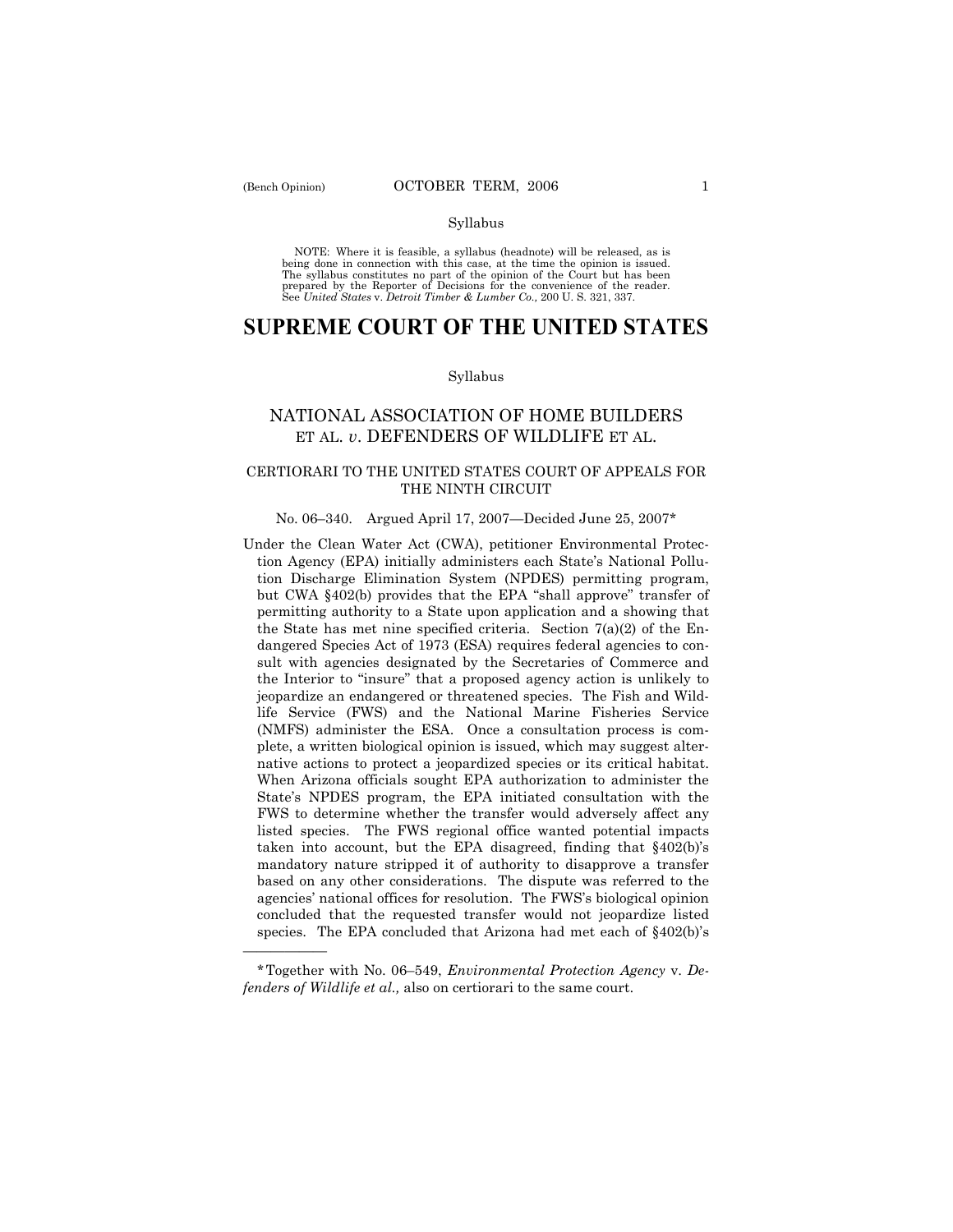### 2 NATIONAL ASSN. OF HOME BUILDERS *v.* DEFENDERS OF WILDLIFE Syllabus

### nine criteria and approved the transfer, noting that the biological opinion had concluded the consultation "required" by ESA  $\S7(a)(2)$ . Respondents sought review in the Ninth Circuit, petitioner National Association of Home Builders intervened, and part of respondent Defenders of Wildlifeís separate action was consolidated with the suit. The court held that the EPA's transfer approval was arbitrary and capricious because the EPA had relied on contradictory positions regarding its  $\S7(a)(2)$  responsibilities during the administrative process. Rather than remanding the case for the agency to explain its decision, however, the court reviewed the EPAís substantive construction of the statutes. It did not dispute that Arizona had met CWA ß402(b)ís nine criteria, but nevertheless concluded that ESA  $\S7(a)(2)$  required the EPA to determine whether its transfer decision would jeopardize listed species, in effect adding a tenth criterion. The court dismissed the argument that the EPA's approval was not subject to  $\S7(a)(2)$  because it was not a "discretionary action" under 50 CFR  $§402.03$ ,  $§7(a)(2)$ 's interpretative regulation. The court thus vacated the EPA's transfer decision.

#### *Held:*

1. The Ninth Circuit's determination that the EPA's action was arbitrary and capricious is not fairly supported by the record. This Court will not vacate an agencyís decision under the arbitrary and capricious standard unless the agency "relied on factors which Congress had not intended it to consider, entirely failed to consider an important aspect of the problem, offered an explanation for its decision that runs counter to the evidence before the agency, or is so implausible that it could not be ascribed to a difference in view or the product of agency expertise.î *Motor Vehicle Mfrs. Assn. of United States, Inc.* v. *State Farm Mut. Automobile Ins. Co.*, 463 U. S. 29, 43*.* Here, the Ninth Circuit concluded that the EPA's decision was internally inconsistent in its statements during the review process. Federal courts ordinarily are empowered to review only an agency's *final* action, and the fact that a local agency representative's preliminary determination is later overruled at a higher agency level does not render the decisionmaking process arbitrary and capricious. The EPA's final approval notice stating that  $\S7(a)(2)$ 's required consultation process had been concluded may be inconsistent with its previously expressed position—and position in this litigation—that  $\S7(a)(2)$ 's consultation requirement is not triggered by a  $\S402$  transfer application, but that is not the type of error requiring a remand. By the time the statement was issued, the EPA and FWS had already consulted, and the question whether that consultation had been *required* was not germane to the final agency decision. Thus, this Court need not further delay the permitting authority transfer by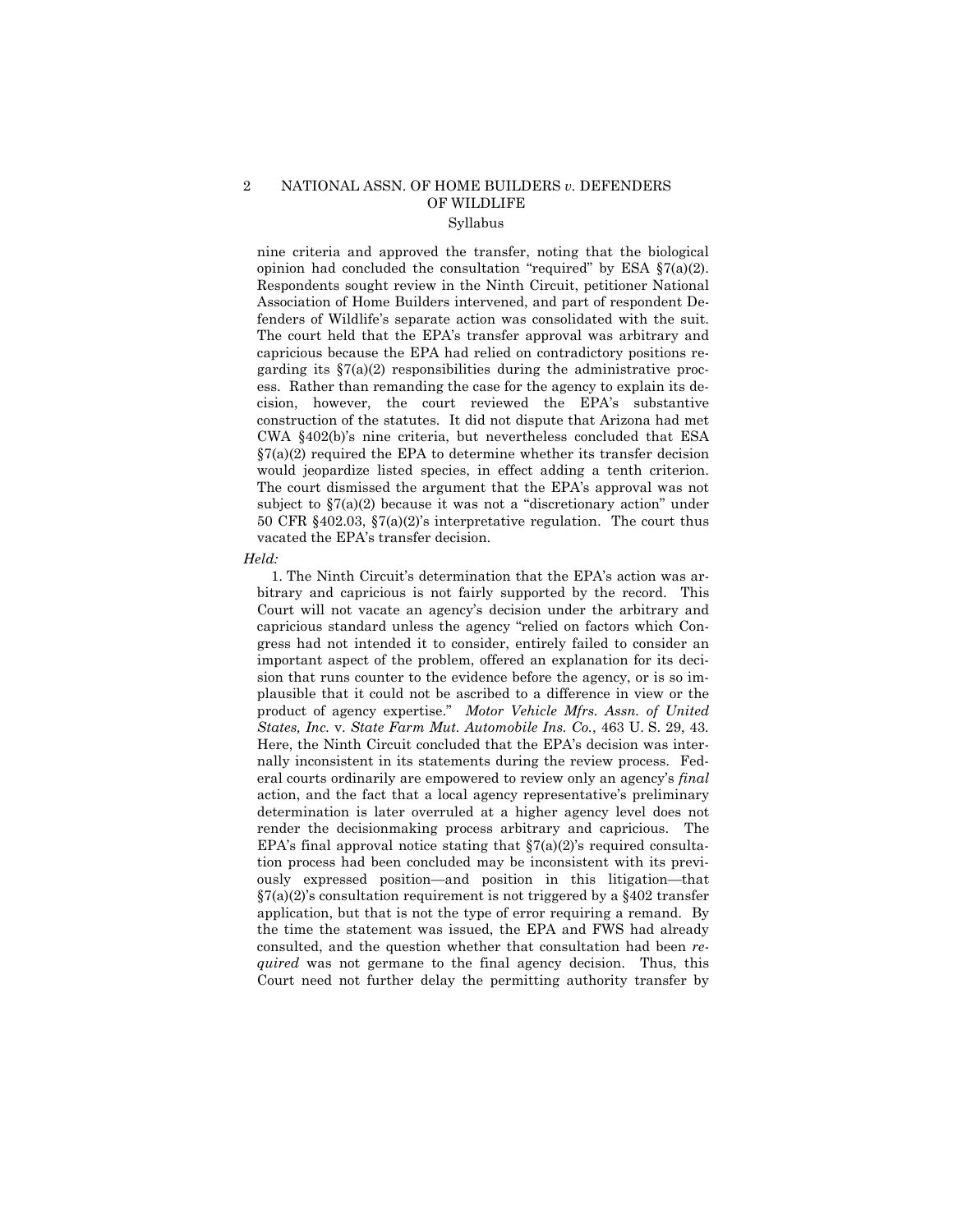### Syllabus

remanding to the agency for clarification. Respondents suggest that the EPA nullified their right to participate in the application proceedings by altering its legal position during the pendency of the transfer decision and its associated litigation, but they do not suggest that they were deprived of their right to comment during the comment period made available under the EPA's regulations. Pp.  $10-14$ .

2. Because  $\S7(a)(2)$ 's no-jeopardy duty covers only discretionary agency actions, it does not attach to actions (like the NPDES permitting transfer authorization) that an agency is *required* by statute to undertake once certain specified triggering events have occurred. Pp. 14-25.

 (a) At first glance the legislative commands here are irreconcilable. Section  $402(b)$ 's "shall approve" language is mandatory and its list exclusive; if the nine specified criteria are satisfied, the EPA does not have the discretion to deny a transfer application. Section  $7(a)(2)$ 's similarly imperative language would literally add a tenth criterion to  $§402(b)$ . Pp. 14–15.

 (b) While a later enacted statute (such as the ESA) can sometimes operate to amend or even repeal an earlier statutory provision (such as the CWA), "repeals by implication are not favored" and will not be presumed unless the legislature's intention "to repeal [is] clear and manifest.î *Watt* v. *Alaska*, 451 U. S. 259, 267. Statutory repeal will not be inferred "unless the later statute ' "expressly contradict[s] the original act" ' or such a construction ' "is absolutely necessary [to give the later statute's words] any meaning at all.<sup>"</sup> <sup>\*</sup>" *Traynor* v. *Turnage*, 485 U.S. 535, 548. Otherwise, "a statute dealing with a narrow, precise, and specific subject is not submerged by a later enacted statute covering a more generalized spectrum.î *Radzanower* v. *Touche Ross & Co.*, 426 U.S. 148, 153. The Ninth Circuit's reading of  $\S7(a)(2)$  would effectively repeal  $\S402(b)$ 's mandate that the EPA "shall" issue a permit whenever all nine exclusive statutory prerequisites are met. Section 402(b) does not just set *minimum* requirements; it affirmatively mandates a transfer's approval, thus operating as a ceiling as well as a floor. By adding an additional criterion, the Ninth Circuit raises that floor and alters the statute's command. Read broadly, the Ninth Circuit's construction would also partially override every federal statute mandating agency action by subjecting such action to the further condition that it not jeopardize listed species. Pp.  $15-17$ .

 (c) Title 50 CFR ß402.03, promulgated by the NMFS and FWS and applying  $\S7(a)(2)$  "to all actions in which there is *discretionary* Federal involvement or control" (emphasis added), harmonizes the CWA and ESA by giving effect to the ESAís no-jeopardy mandate whenever an agency has discretion to do so, but not when the agency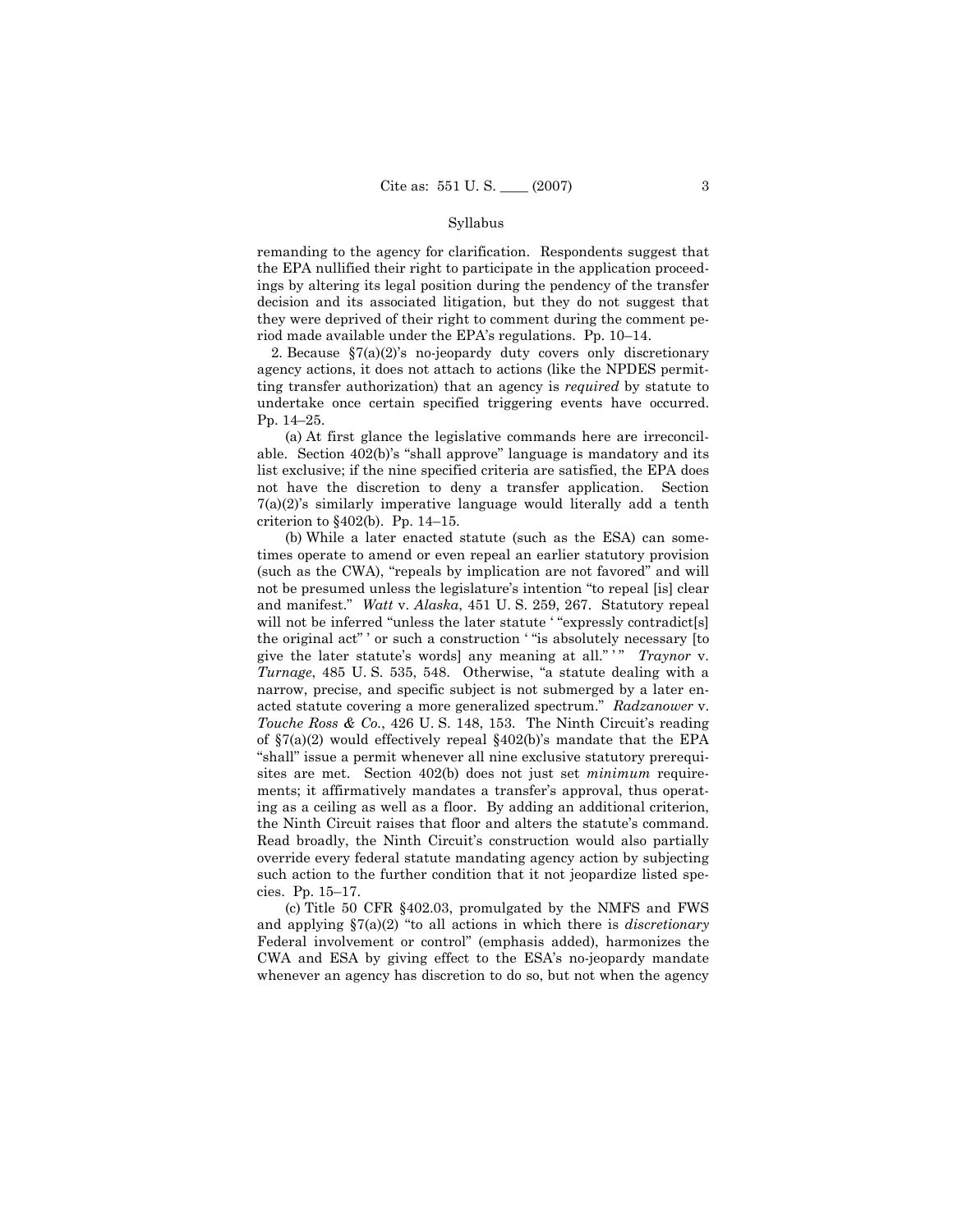#### NATIONAL ASSN. OF HOME BUILDERS  $v$ . DEFENDERS  $\overline{4}$ OF WILDLIFE Syllabus

is forbidden from considering such extrastatutory factors. The Court owes "some degree of deference to the Secretary's reasonable interpretation" of the ESA, Babbitt v. Sweet Home Chapter, Communities for Great Ore., 515 U.S. 687, 703. Deference is not due if Congress has made its intent "clear" in the statutory text, *Chevron U.S.A. Inc.* v. Natural Resources Defense Council, Inc., 467 U.S. 837, 842, but "if the statute is silent or ambiguous  $\dots$  the question  $\dots$  is whether the agency's answer is based on a permissible construction of the statute,"  $id.$ , at 843. Because the "meaning-or ambiguity-of certain words or phrases may only become evident ... in context," FDA v. Brown & Williamson Tobacco Corp., 529 U.S. 120, 132, §7(a)(2) must be read against the statutory backdrop of the many mandatory agency directives whose operation it would implicitly abrogate or repeal were it construed as broadly as the Ninth Circuit did below. Such a reading leaves a fundamental ambiguity. An agency cannot simultaneously obey the differing mandates of ESA  $\S7(a)(2)$  and CWA  $§402(b)$ , and consequently the statutory language—read in light of the canon against implied repeals—does not itself provide clear guidance as to which command must give way. Thus, it is appropriate to look to the implementing agency's expert interpretation, which harmonizes the statutes by applying  $\S7(a)(2)$  to guide agencies' existing discretionary authority, but not reading it to override express statutory mandates. This interpretation is reasonable in light of the statute's text and the overall statutory scheme and is therefore entitled to *Chevron* deference. The regulation's focus on "discretionary" actions accords with the commonsense conclusion that, when an agency is *required* to do something by statute, it simply lacks the power to "insure" that such action will not jeopardize listed species. The basic principle of *Department of Transportation v. Public Citizen*, 541 U.S. 752—that an agency cannot be considered the legal "cause" of an action that it has no statutory discretion not to take, id., at 770supports the reasonableness of the FWS's interpretation. Pp. 17-22.

(d) Respondents' contrary position is not supported by TVA v. *Hill*, 437 U.S. 153, which had no occasion to answer the question presented in these cases.  $Pp. 22-24$ .

(e) Also unavailing is the argument that EPA's decision to transfer NPDES permitting authority to Arizona represented a "discretionary" agency action. While the EPA may exercise some judgment in determining whether a State has shown that it can carry out  $§402(b)$ 's enumerated criteria, the statute clearly does not grant it the discretion to add another entirely separate prerequisite to that list. Nothing in §402(b) authorizes the EPA to consider the protection of listed species as an end in itself when evaluating a transfer application. And to the extent that some of  $§402(b)$ 's criteria may re-